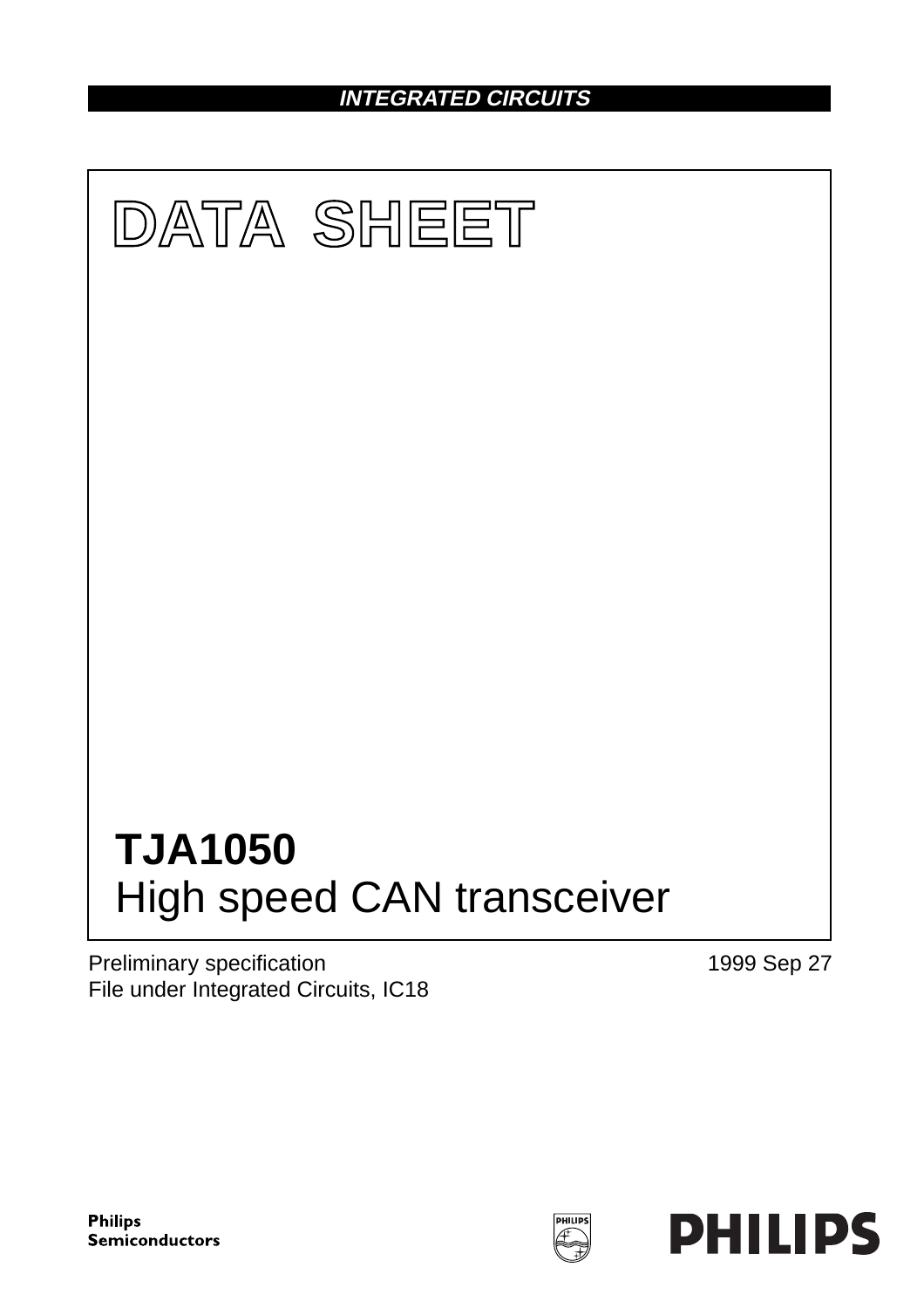### **FEATURES**

- Fully compatible with the "ISO 11898" standard
- High speed (up to 1 Mbaud)
- Transmit Data (TXD) dominant time-out function
- Bus lines protected against transients in an automotive environment
- Silent mode in which the transmitter is disabled
- Differential receiver with wide common-mode range for high ElectroMagnetic Immunity (EMI)
- Input levels compatible with 3.3 V devices
- Thermally protected

**QUICK REFERENCE DATA**

- Short-circuit proof to battery and ground
- An unpowered node does not disturb the bus lines
- At least 110 nodes can be connected.

## **GENERAL DESCRIPTION**

The TJA1050 is the interface between the CAN protocol controller and the physical bus. The device provides differential transmit capability to the bus and differential receive capability to the CAN controller.

The TJA1050 is the successor to the PCA82C250 high speed CAN transceiver. The most important improvements are:

- Much lower ElectroMagnetic Emission (EME) due to optimal matching of the CANH and CANL output signals
- Improved behaviour in case of an unpowered node.

| <b>SYMBOL</b>            | <b>PARAMETER</b>                           | <b>CONDITIONS</b>                    | MIN.  | MAX.   | <b>UNIT</b> |
|--------------------------|--------------------------------------------|--------------------------------------|-------|--------|-------------|
| $V_{CC}$                 | supply voltage                             |                                      | 4.75  | 5.25   | ν           |
| <b>V<sub>CANH</sub></b>  | DC voltage at CANH                         | $0 < V_{CC} < 5.25$ V; no time limit | $-27$ | $+40$  | ν           |
| V <sub>CANL</sub>        | DC voltage at CANL                         |                                      |       |        |             |
| $V_{i\text{(dif)(bus)}}$ | differential bus input voltage             | dominant                             | 1.5   | 3      |             |
| $t_{\text{PD(TXD-RXD)}}$ | propagation delay TXD to RXD;<br>see Fig.4 | $V_S = 0 V$                          |       | 250    | ns          |
| $T_{amb}$                | operating ambient temperature              |                                      | $-40$ | $+125$ | °C          |

### **ORDERING INFORMATION**

| <b>TYPE</b>     | <b>PACKAGE</b>  |                                                           |                |  |
|-----------------|-----------------|-----------------------------------------------------------|----------------|--|
| <b>NUMBER</b>   | <b>NAME</b>     | <b>DESCRIPTION</b>                                        | <b>VERSION</b> |  |
| <b>TJA1050T</b> | SO <sub>8</sub> | plastic small outline package; 8 leads; body width 3.9 mm | SOT96-1        |  |
| TJA1050U        |                 | bare die                                                  |                |  |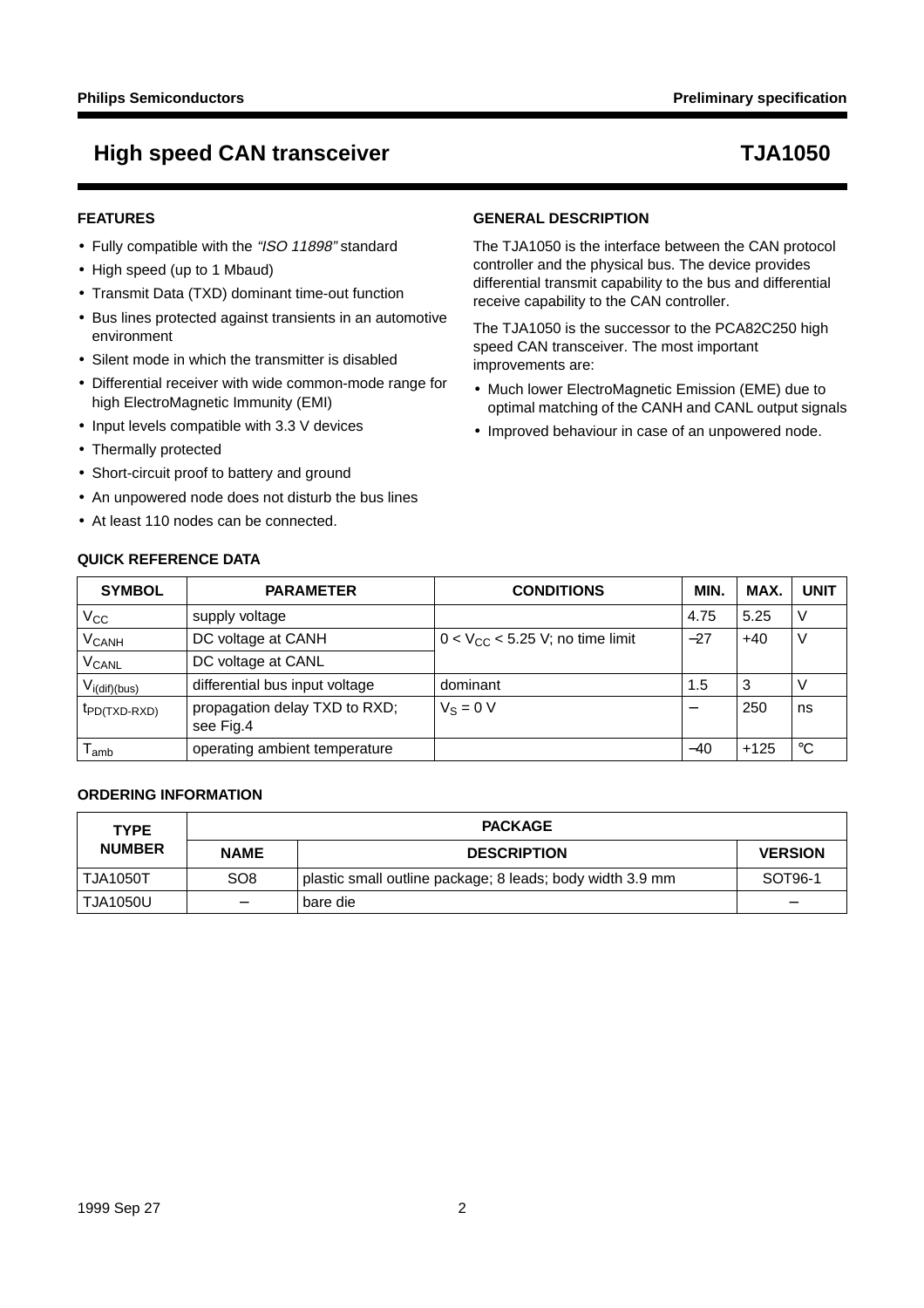### **BLOCK DIAGRAM**



### **PINNING**

| <b>SYMBOL</b> | <b>PIN</b>     | <b>DESCRIPTION</b>                                                                        |
|---------------|----------------|-------------------------------------------------------------------------------------------|
| TXD           | 1              | transmit data input; reads in data<br>from the CAN controller to the bus<br>line drivers  |
| <b>GND</b>    | $\overline{2}$ | ground                                                                                    |
| $V_{CC}$      | 3              | supply voltage                                                                            |
| RXD           | 4              | receive data output; reads out<br>data from the bus lines to the<br><b>CAN</b> controller |
| $V_{ref}$     | 5              | reference voltage output                                                                  |
| CANL          | 6              | LOW-level CAN bus line                                                                    |
| <b>CANH</b>   | 7              | HIGH-level CAN bus line                                                                   |
| S             | 8              | select input for<br>high speed mode/silent mode                                           |

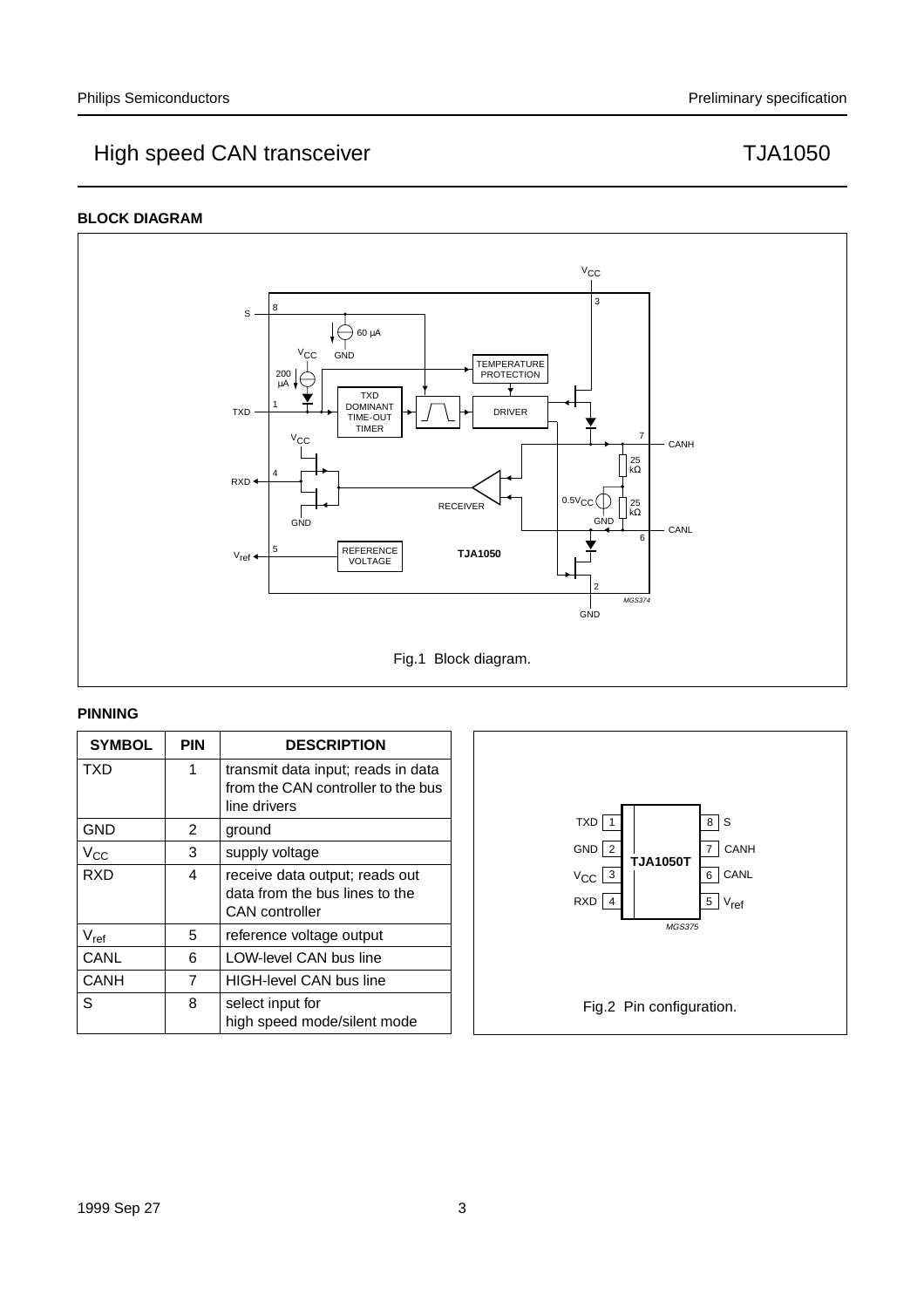### **FUNCTIONAL DESCRIPTION**

The TJA1050 is the interface between the CAN protocol controller and the physical bus. It is primarily intended for high speed automotive applications using baud rates from 40 kbaud up to 1 Mbaud. It provides differential transmit capability to the bus and differential receiver capability to the CAN protocol controller. It is fully compatible to the "ISO 11898" standard.

A current-limiting circuit protects the transmitter output stage from damage caused by accidental short-circuit to either positive or negative battery voltage, although power dissipation increases during this fault condition.

A thermal protection circuit protects the IC from damage by switching off the transmitter if the junction temperature exceeds a value of approximately 165 °C. Because the transmitter dissipates most of the power, the power dissipation and temperature of the IC is reduced. All other IC functions continue to operate. The transmitter off-state resets when TXD goes HIGH. The thermal protection circuit is particularly needed when a bus line short-circuits.

The CANH and CANL lines are protected from automotive electrical transients (according to "ISO 7637"; see Fig.6) and are also protected from Electro-Static-Discharge (ESD) of up to 4 kV from the human body.

**Table 1** Function table of the CAN transceiver  $(X = don't care)$ 

Control line S (pin 8) allows two operating modes to be selected; high speed mode or silent mode.

High speed mode is the normal operating mode and is selected by connecting pin S to ground. It is the default mode if pin S is unconnected.

In the silent mode, the transmitter is disabled. All other IC functions continue to operate. The silent mode is selected by connecting pin S to  $V_{CC}$ .

A 'TXD Dominant Time-out' timer circuit prevents the bus lines being driven to a permanent dominant state (blocking all network communication) if TXD is forced permanently LOW by a hardware and/or software application failure. The timer is triggered by a negative edge on TXD. If the duration of the LOW-level on TXD exceeds the internal timer value, the transmitter is disabled, driving the bus into a recessive state. The timer is reset by a positive edge on TXD.

| $V_{\rm CC}$            | TXD           | S               | <b>CANH</b>                            | <b>CANL</b>                            | <b>BUS STATE</b> | <b>RXD</b> |
|-------------------------|---------------|-----------------|----------------------------------------|----------------------------------------|------------------|------------|
| 4.75 to 5.25 V          |               | 0 (or floating) | <b>HIGH</b>                            | <b>LOW</b>                             | dominant         | 0          |
| 4.75 to 5.25 V          |               |                 | $0.5 \times V_{\rm CC}$                | $0.5 \times V_{CC}$                    | recessive        |            |
| 4.75 to 5.25 V          | (or floating) |                 | $0.5 \times V_{CC}$                    | $0.5 \times V_{CC}$                    | recessive        |            |
| <2 V (not powered)      |               |                 | $0 \text{ V}$ < CANH < $V_{CC}$        | $0 \text{ V}$ < CANL < $V_{\text{CC}}$ | recessive        | Χ          |
| 2 V < $V_{CC}$ < 4.75 V | >2V           |                 | $0 \text{ V}$ < CANH < $V_{\text{CC}}$ | $0 \text{ V}$ < CANL < $V_{\text{CC}}$ | recessive        | Χ          |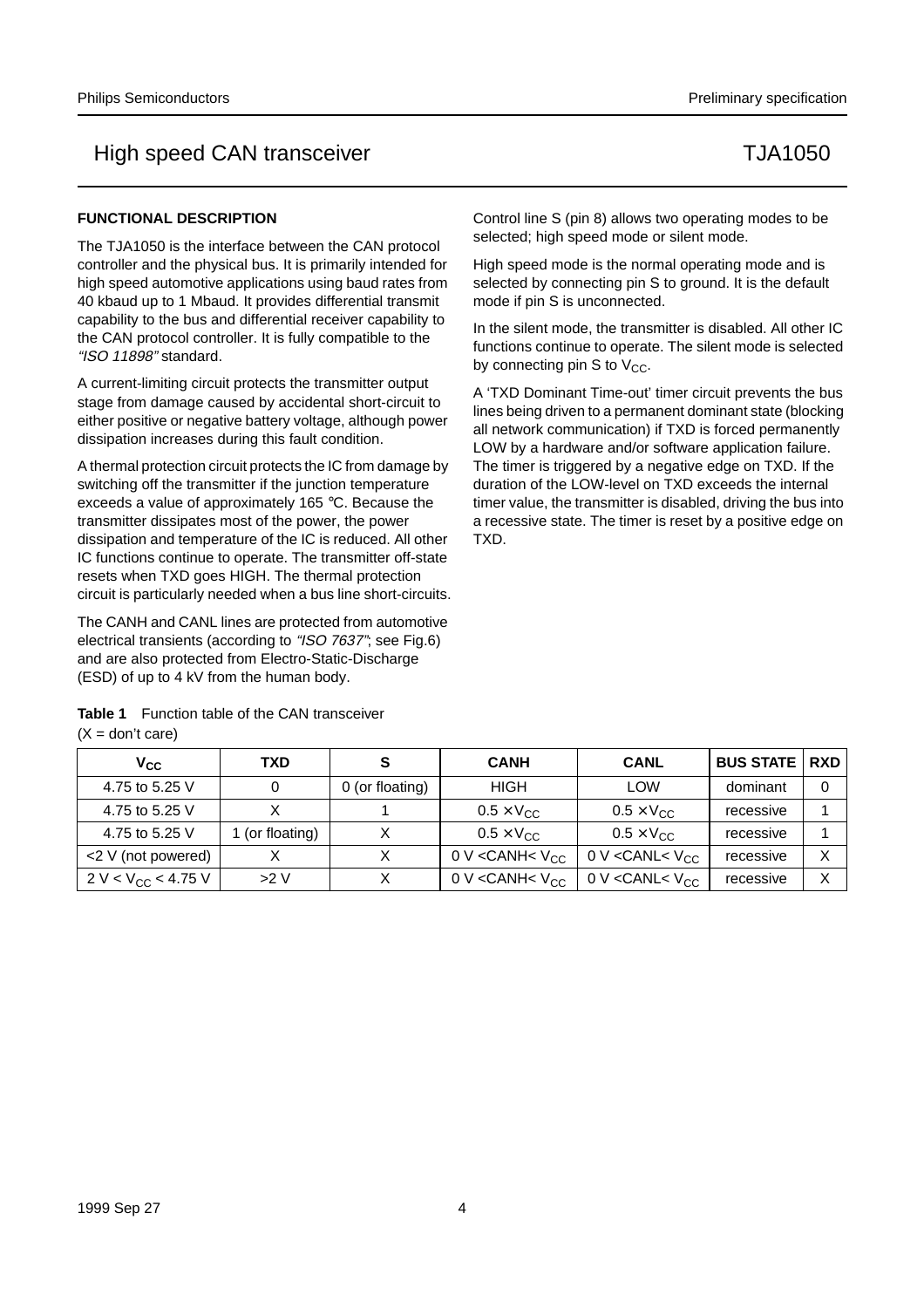### **LIMITING VALUES**

In accordance with the Absolute Maximum Rating System (IEC 134). All voltages are referenced to GND (pin 2). Positive currents flow into the IC.

| <b>SYMBOL</b>                                                | <b>PARAMETER</b>                                                             | <b>CONDITIONS</b>                        | MIN.   | MAX.               | <b>UNIT</b> |
|--------------------------------------------------------------|------------------------------------------------------------------------------|------------------------------------------|--------|--------------------|-------------|
| $V_{\rm CC}$                                                 | supply voltage                                                               |                                          | $-0.3$ | $+5.25$            | V           |
| V <sub>CANL</sub> , V <sub>CANH</sub>                        | DC voltage at CANL and CANH                                                  | $0 < V_{CC} < 5.25 V$ ;<br>no time limit | $-27$  | +40                | $\vee$      |
| V <sub>TXD</sub> , V <sub>RXD</sub> ,<br>$V_{ref}$ and $V_S$ | DC voltage at TXD, RXD, V <sub>ref</sub> and S                               |                                          | $-0.3$ | $V_{\rm CC}$ + 0.3 | V           |
| $V_{trt(CANH)}$ ,                                            | transient voltage at CANH and CANL                                           | time limit is $1 \mu s$                  | $-55$  | $+55$              | V           |
| $V_{\text{trt(CANL)}}$                                       |                                                                              | note 1                                   | $-200$ | $+200$             | V           |
| $V_{esd}$                                                    | electrostatic discharge at CANH; CANL                                        | note 3                                   | $-4$   | $+4$               | kV          |
|                                                              | electrostatic discharge at TXD; V <sub>CC</sub> ;<br>$RXD$ ; $V_{ref}$ and S | note 3                                   | $-2$   | $+2$               | kV          |
|                                                              | electrostatic discharge at all pins                                          | note 4                                   | $-200$ | $+200$             | V           |
| $T_{\text{stg}}$                                             | storage temperature                                                          |                                          | $-55$  | +150               | $^{\circ}C$ |
| $\mathsf{T}_{\mathsf{amb}}$                                  | operating ambient temperature                                                |                                          | $-40$  | $+125$             | $^{\circ}C$ |
| $T_j$                                                        | junction temperature                                                         | note 2                                   | $-40$  | $+150$             | $^{\circ}C$ |

### **Notes**

- 1. The waveforms of the applied transients shall be in accordance with "ISO 7637 part 1", test pulses 1, 2, 3a and 3b, (see Fig.6).
- 2. In accordance with "IEC 747-1". An alternative definition of  $T_j$  is:  $T_j = T_{amb} + P \times R_{th(j-a)}$ , where  $R_{th(j-a)}$  is a fixed value to be used for the calculation of T<sub>j</sub>. The rating for T<sub>j</sub> limits the allowable combinations of power dissipation (P) and ambient temperature (T<sub>amb</sub>).
- 3. Human body model;  $C = 100$  pF R = 1.5 k $\Omega$ .
- 4. Machine model; C = 200 pF R = 25  $\Omega$ .

### **THERMAL CHARACTERISTICS**

### According to IEC 747-1.

| <b>SYMBOL</b> | <b>PARAMETER</b>                                              | <b>CONDITIONS</b> | <b>VALUE</b> | UNIT |
|---------------|---------------------------------------------------------------|-------------------|--------------|------|
| $R_{th(i-a)}$ | thermal resistance from junction to<br>ambient; TJA1050T(SO8) | in free air       | 160          | K/W  |

### **QUALITY SPECIFICATION**

Quality specification "SNW-FQ-611 part D" is applicable.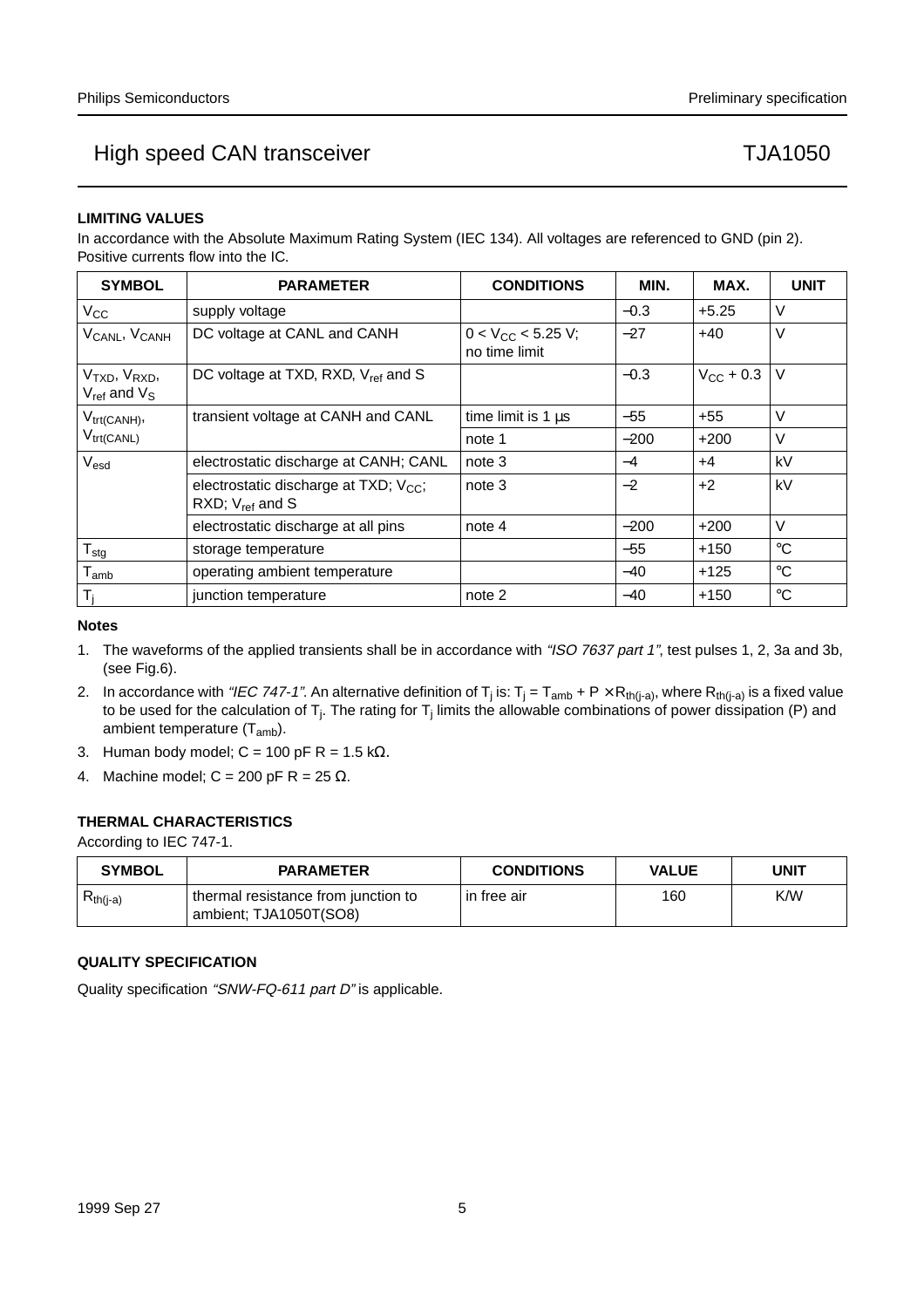### **CHARACTERISTICS**

V<sub>CC</sub> = 4.75 to 5.25 V; T<sub>amb</sub> = -40 to +125 °C; R<sub>L</sub> = 60 Ω unless specified otherwise; all voltages are referenced to GND (pin 2); positive currents flow into the IC; all parameters are guaranteed over the ambient temperature range by design, but only 100% tested at  $T_{amb} = 25$  °C unless specified otherwise.

| <b>SYMBOL</b>                                          | <b>PARAMETER</b>                                          | <b>CONDITIONS</b>                                                       | MIN.              | TYP.                     | MAX.                  | <b>UNIT</b> |
|--------------------------------------------------------|-----------------------------------------------------------|-------------------------------------------------------------------------|-------------------|--------------------------|-----------------------|-------------|
| Supply (V <sub>cc</sub> )                              |                                                           |                                                                         |                   |                          |                       |             |
| $I_{\rm CC}$                                           | supply current                                            | dominant; $V_{TXD} = 0 V$                                               | tbf               | $\overline{\phantom{0}}$ | 75                    | mA          |
|                                                        |                                                           | recessive; $V_{TXD} = V_{CC}$                                           | tbf               | $\overline{\phantom{0}}$ | 13                    | mA          |
|                                                        | Transmitter data input (TXD)                              |                                                                         |                   |                          |                       |             |
| V <sub>IH</sub>                                        | HIGH-level input voltage                                  | output recessive                                                        | 2.0               | $\overline{\phantom{0}}$ | $V_{\text{CC}} + 0.3$ | $\vee$      |
| $\mathsf{V}_{\mathsf{IL}}$                             | LOW-level input voltage                                   | output dominant                                                         | $-0.3$            | $\overline{\phantom{0}}$ | $+0.8$                | $\vee$      |
| Iщ                                                     | HIGH-level input current                                  | $VTXD = VCC$                                                            | $-30$             | 0                        | $+30$                 | μA          |
| $I_{\parallel L}$                                      | LOW-level input current                                   | $VTXD = 0 V$                                                            | $-100$            | $-200$                   | $-300$                | μA          |
| $C_{i(TXD)}$                                           | TXD input capacitance                                     | not tested                                                              | $\qquad \qquad -$ | $\qquad \qquad -$        | tbf                   | pF          |
| Mode select input (S)                                  |                                                           |                                                                         |                   |                          |                       |             |
| V <sub>IH</sub>                                        | HIGH-level input voltage                                  | silent mode                                                             | 2.0               | $\overline{\phantom{0}}$ | $V_{\text{CC}} + 0.3$ | $\vee$      |
| $V_{IL}$                                               | LOW-level input voltage                                   | high speed mode                                                         | $-0.3$            | $\overline{\phantom{0}}$ | $+0.8$                | $\vee$      |
| Iщ                                                     | HIGH-level input current                                  | $V_S = V_{CC}$                                                          | 30                | 60                       | 100                   | μA          |
| I <sub>IL</sub>                                        | LOW-level input current                                   | $V_S = 0 V$                                                             | $-30$             | 0                        | $+30$                 | μA          |
|                                                        | Receiver data output (RXD)                                |                                                                         |                   |                          |                       |             |
| $I_{OH}$                                               | HIGH-level output current                                 | $VRXD = 0.7 VCC$                                                        | tbf               | tbf                      | tbf                   | mA          |
| $I_{OL}$                                               | LOW-level output current                                  | $V_{RXD} = 0.45 V$                                                      | $\overline{c}$    | 8.5                      | 20                    | mA          |
| V <sub>ref</sub>                                       |                                                           |                                                                         |                   |                          |                       |             |
| $V_{\text{ref}}$                                       | reference output voltage                                  | $-50 \mu A < I_{Vref} < 50 \mu A$                                       | $0.45V_{CC}$      | $0.5V_{CC}$              | $0.55V_{CC}$          | V           |
| <b>Bus lines (CANH; CANL)</b>                          |                                                           |                                                                         |                   |                          |                       |             |
| V <sub>CANH</sub> (reces);<br>V <sub>CANL(reces)</sub> | recessive bus voltage                                     | $VTXD = VCC; no load$                                                   | 2.0               | $\overline{\phantom{0}}$ | 3.0                   | $\vee$      |
| $I_{O(CANH)(reces)}$<br>$I_{O(CANL)(reces)}$           | recessive output current                                  | $-27$ V < $V_{CANH}$ ,<br>$V_{CANL}$ < 32 V;<br>$0 V < V_{CC} < 5.25 V$ | $-2.5$            | $\overline{\phantom{0}}$ | $+2.5$                | mA          |
| $V_{O(CANH)}$                                          | CANH dominant output<br>voltage                           | $VTXD = 0 V$                                                            | 2.8               | $\overline{\phantom{0}}$ | 4.5                   | $\vee$      |
| $V_{o(CANL)}$                                          | CANL dominant output<br>voltage                           |                                                                         | 0.5               | $\overline{\phantom{0}}$ | 2.0                   | V           |
| $V_{i\text{(dif)(bus)}}$                               | differential bus input voltage<br>$(V_{CANH} - V_{CANL})$ | $VTXD = 0 V;$<br>$42.5 < R_1 < 60 \Omega$<br>(dominant)                 | 1.5               |                          | 3.0                   | V           |
|                                                        |                                                           | $VTXD = VCC; no load$<br>(recessive)                                    | $-500$            | $\overline{\phantom{0}}$ | $+50$                 | mV          |
| $I_{O(SC)(CANH)}$                                      | CANH short-circuit output<br>current                      | $V_{CANH} = 0 V;$<br>$VTXD = 0 V$                                       | $-35$             | $\overline{\phantom{0}}$ | $-95$                 | mA          |
| $I_{O(SC)(CANL)}$                                      | CANL short-circuit output<br>current                      | $V_{CANL}$ = 36 V;<br>$VTXD = 0 V$                                      | 35                |                          | 150                   | mA          |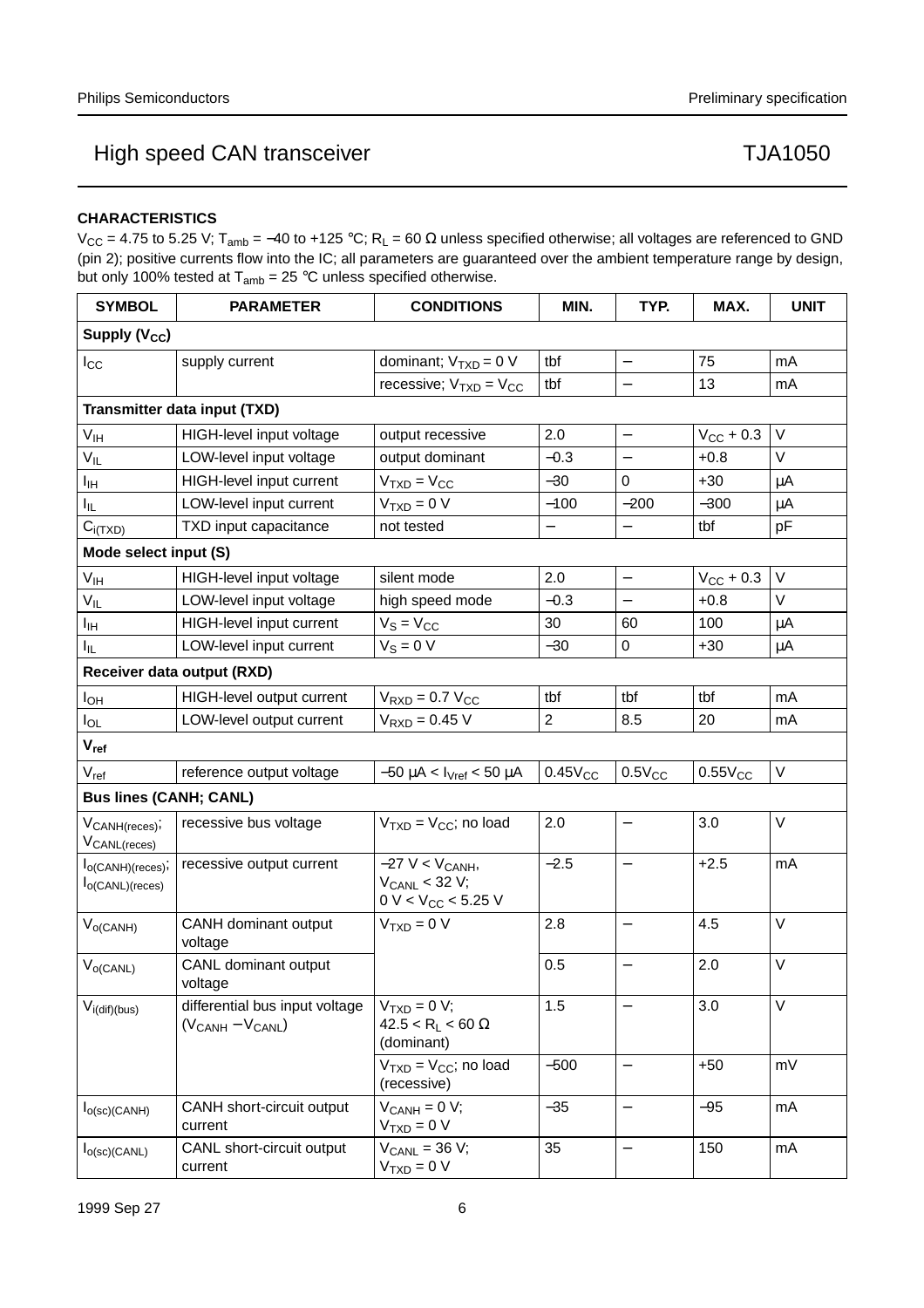| <b>SYMBOL</b>                             | <b>PARAMETER</b>                | <b>CONDITIONS</b>            | MIN. | TYP.                     | MAX. | <b>UNIT</b>     |
|-------------------------------------------|---------------------------------|------------------------------|------|--------------------------|------|-----------------|
|                                           |                                 |                              |      |                          |      |                 |
| $V_{diff(th)}$                            | differential receiver threshold | $-12$ V < V <sub>CANH.</sub> | 0.5  | 0.7                      | 0.9  | $\vee$          |
|                                           | voltage                         | $V_{CANL}$ < 12 V; see Fig.5 |      |                          |      |                 |
| $V_{i\text{(dif)(hys)}}$                  | differential receiver input     | see Fig.5                    | 100  | $\qquad \qquad -$        | 200  | mV              |
|                                           | voltage hysteresis              |                              |      |                          |      |                 |
| $R_{i(cm)(CANH)};$                        | CANH; CANL common               |                              | 10   | 25                       | 50   | $k\Omega$       |
| $R_{i(cm)(CANL)}$                         | mode input resistance           |                              |      |                          |      |                 |
| $R_{i(cm)(m)}$                            | matching between CANH           | $V_{CANH} = V_{CANL}$        | $-3$ |                          | $+3$ | $\frac{0}{0}$   |
|                                           | and CANL common mode            |                              |      |                          |      |                 |
|                                           | input resistance                |                              |      |                          |      |                 |
| $R_{i(\underline{di}f)}$                  | differential input resistance   |                              | 20   | 50                       | 100  | $k\Omega$       |
| $C_{i(CANH)}$                             | CANH; CANL input                | $VTXD = VCC; not tested$     |      | $\overline{\phantom{0}}$ | 20   | pF              |
| $\mathrm{C_{i(CANL)}}$                    | capacitance                     |                              |      |                          |      |                 |
| $C_{i(\text{dif})}$                       | differential input capacitance  |                              |      | $\overline{\phantom{0}}$ | 10   | рF              |
| $I_{LI(CANH)}$                            | CANH; CANL input leakage        | $V_{CC} = 0 V$ ;             |      |                          | 500  | μA              |
| ILI(CANL)                                 | current                         | $V_{CANH} = V_{CANL} = 5 V$  |      |                          |      |                 |
| <b>Thermal shutdown</b>                   |                                 |                              |      |                          |      |                 |
| $\mathsf{T}_{\mathsf{j}(\mathsf{sd})}$    | shutdown junction               |                              | 155  | 165                      | 180  | $\rm ^{\circ}C$ |
|                                           | temperature                     |                              |      |                          |      |                 |
| Timing characteristics (see Figs 3 and 4) |                                 |                              |      |                          |      |                 |
| t <sub>d(TXD-BUSon)</sub>                 | delay TXD to bus active         | $V_S = 0 V$                  | tbf  | tbf                      | 150  | ns              |
| t <sub>d(TXD-BUSoff)</sub>                | delay TXD to bus inactive       |                              |      |                          |      |                 |
| t <sub>d(BUSon-RXD)</sub>                 | delay bus active to RXD         |                              | tbf  | tbf                      | 100  | ns              |
| t <sub>d</sub> (BUSoff-RXD)               | delay bus inactive to RXD       |                              |      |                          |      |                 |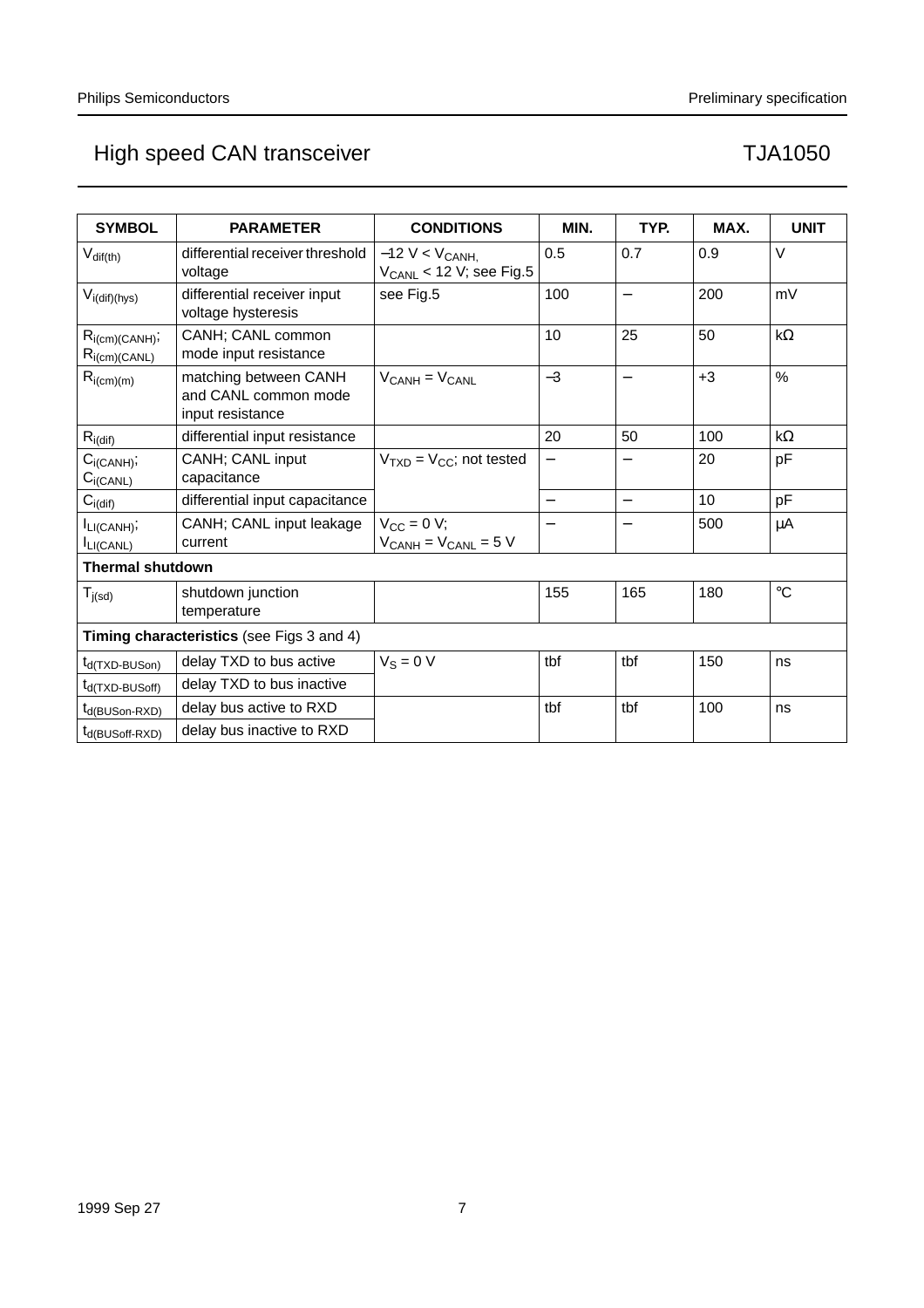### **TEST AND APPLICATION INFORMATION**



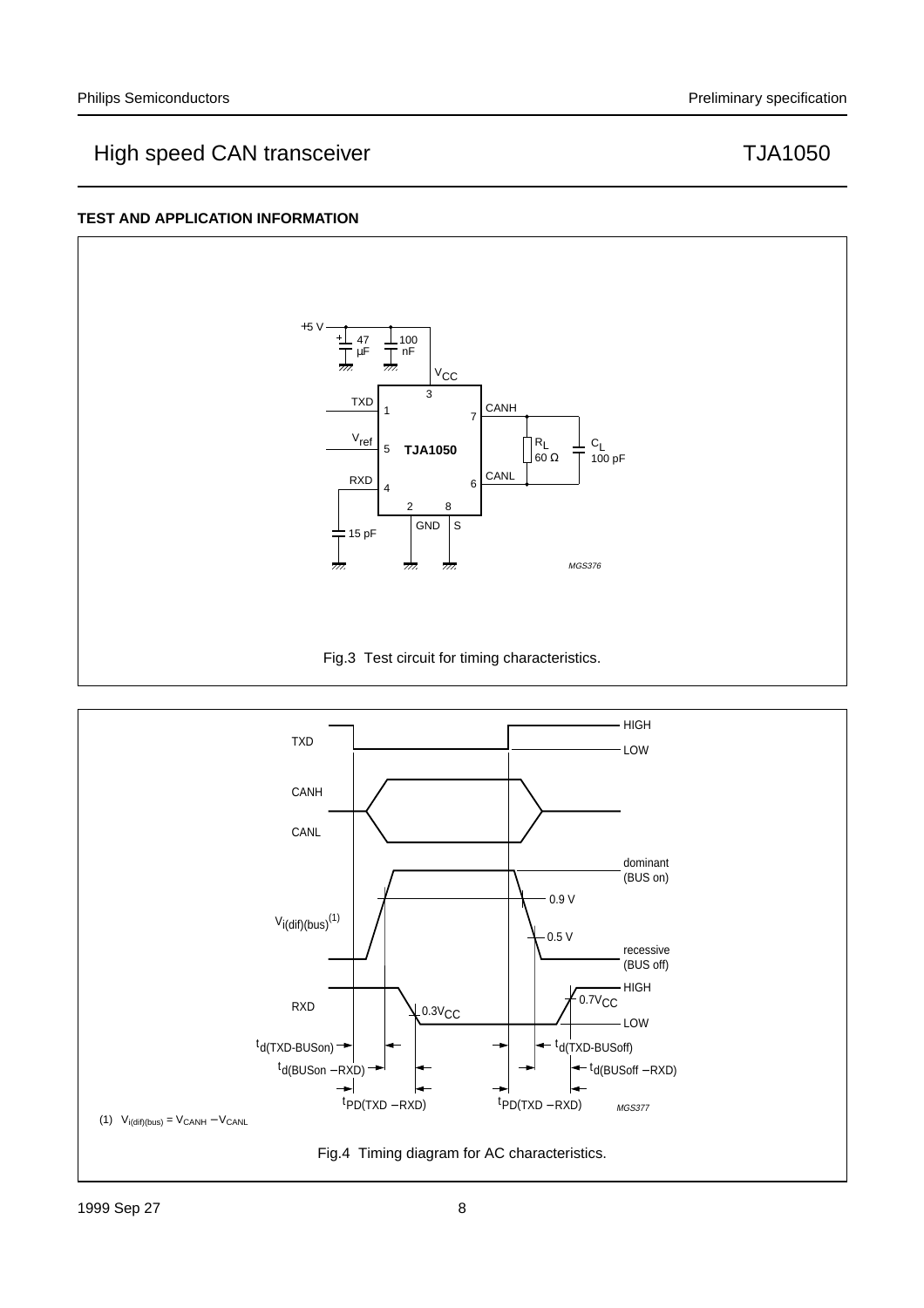

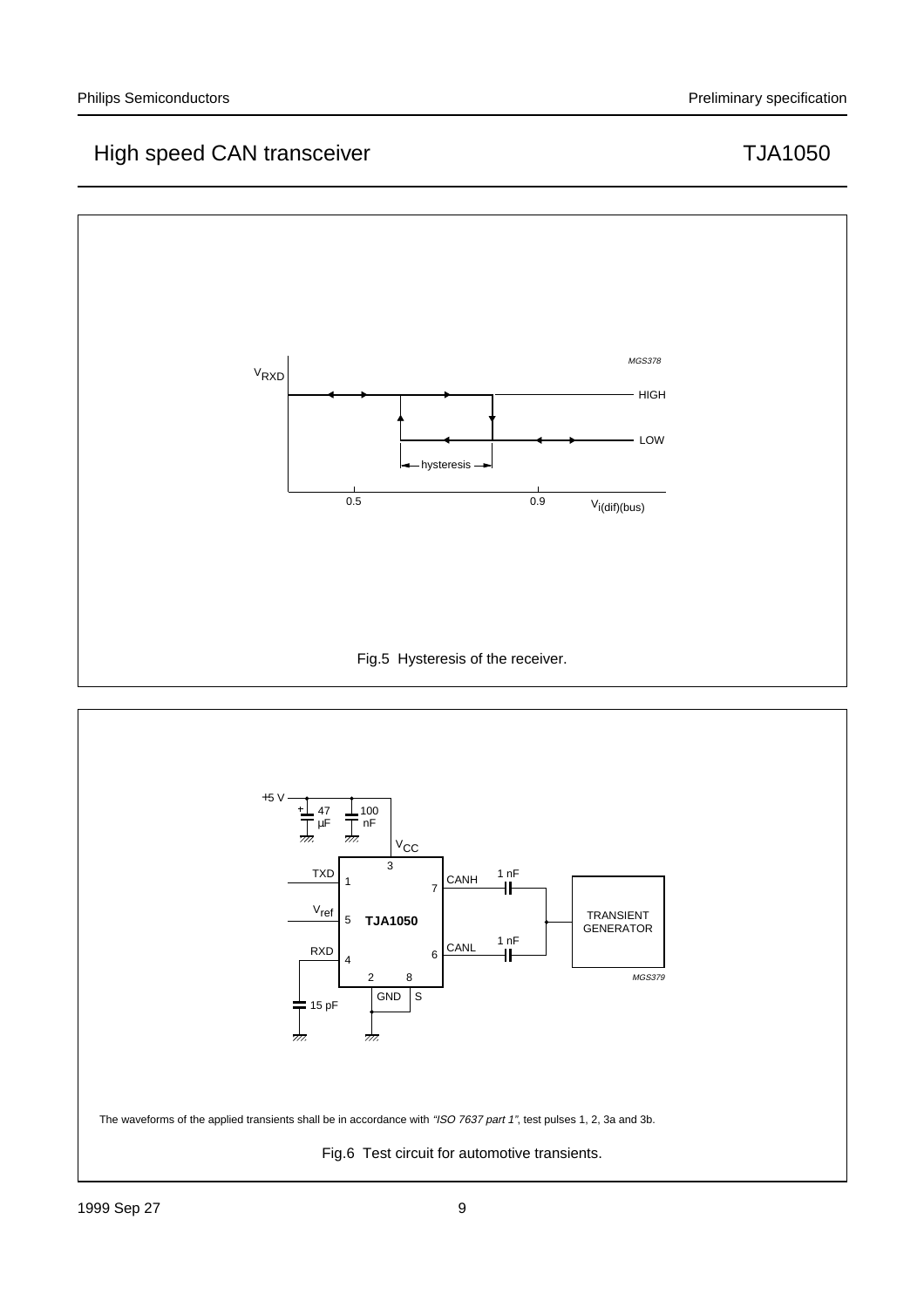

### **BONDING PAD LOCATIONS FOR TJA1050U Table 2** Bonding pad locations



All x/y coordinates represent the position of the centre of each pad (in  $\mu$ m) with respect to  $x/y = 0$  of the die (see Fig.8).

| <b>SYMBOL</b>               | <b>PAD</b> | <b>COORDINATES</b> |      |  |  |
|-----------------------------|------------|--------------------|------|--|--|
|                             |            | x                  | ۷    |  |  |
| <b>TXD</b>                  | 1          | 103                | 103  |  |  |
| GND                         | 2          | 740.5              | 85   |  |  |
| $V_{\rm CC}$                | 3          | 886.5              | 111  |  |  |
| <b>RXD</b>                  | 4          | 1371.5             | 111  |  |  |
| $\mathsf{V}_{\mathsf{ref}}$ | 5          | 1394               | 1094 |  |  |
| CANL                        | 6          | 1006               | 1111 |  |  |
| CANH                        | 7          | 542.5              | 1111 |  |  |
| S                           | 8          | 103                | 1097 |  |  |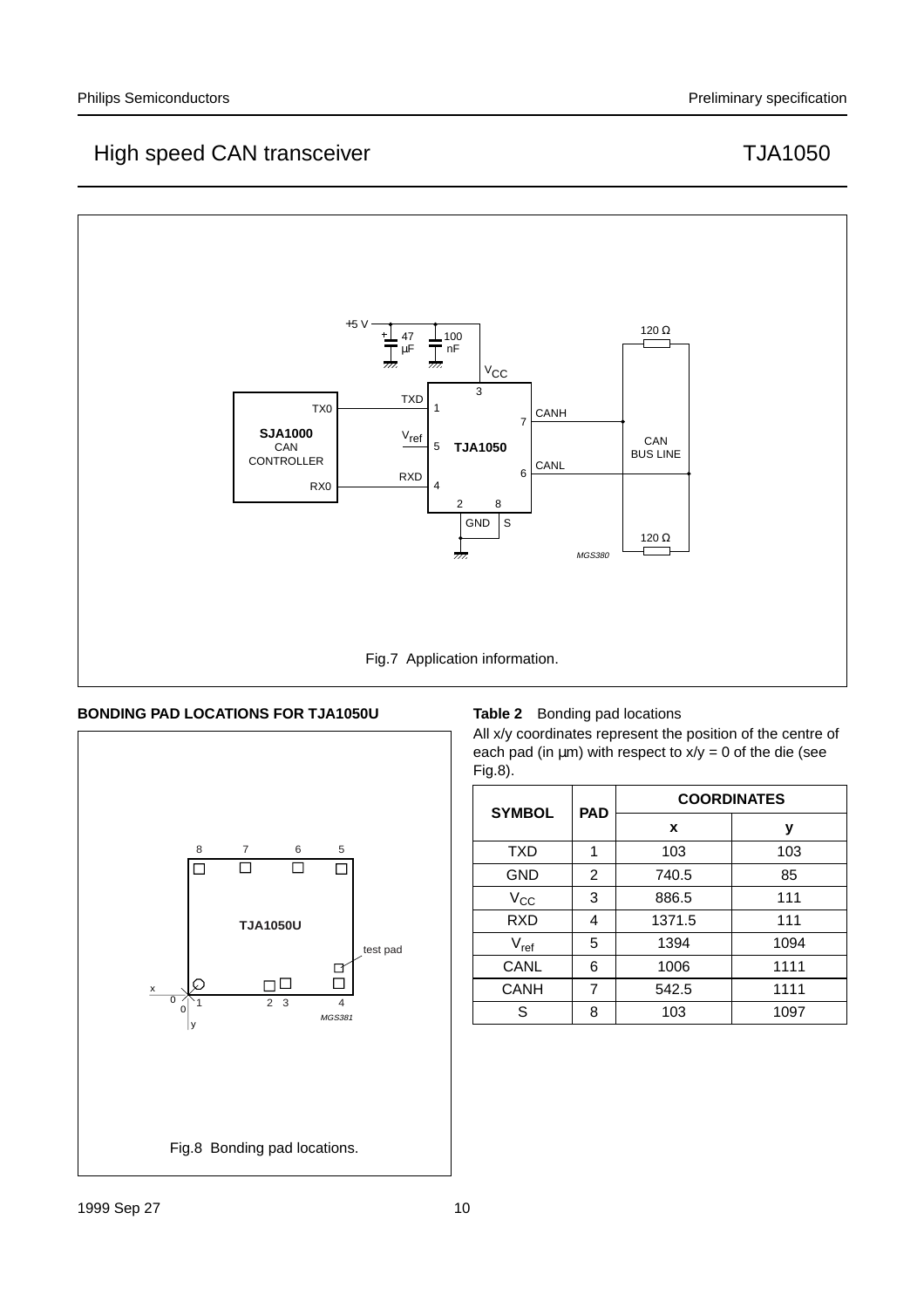### **PACKAGE OUTLINE**

### **SO8: plastic small outline package; 8 leads; body width 3.9 mm SOT96-1**

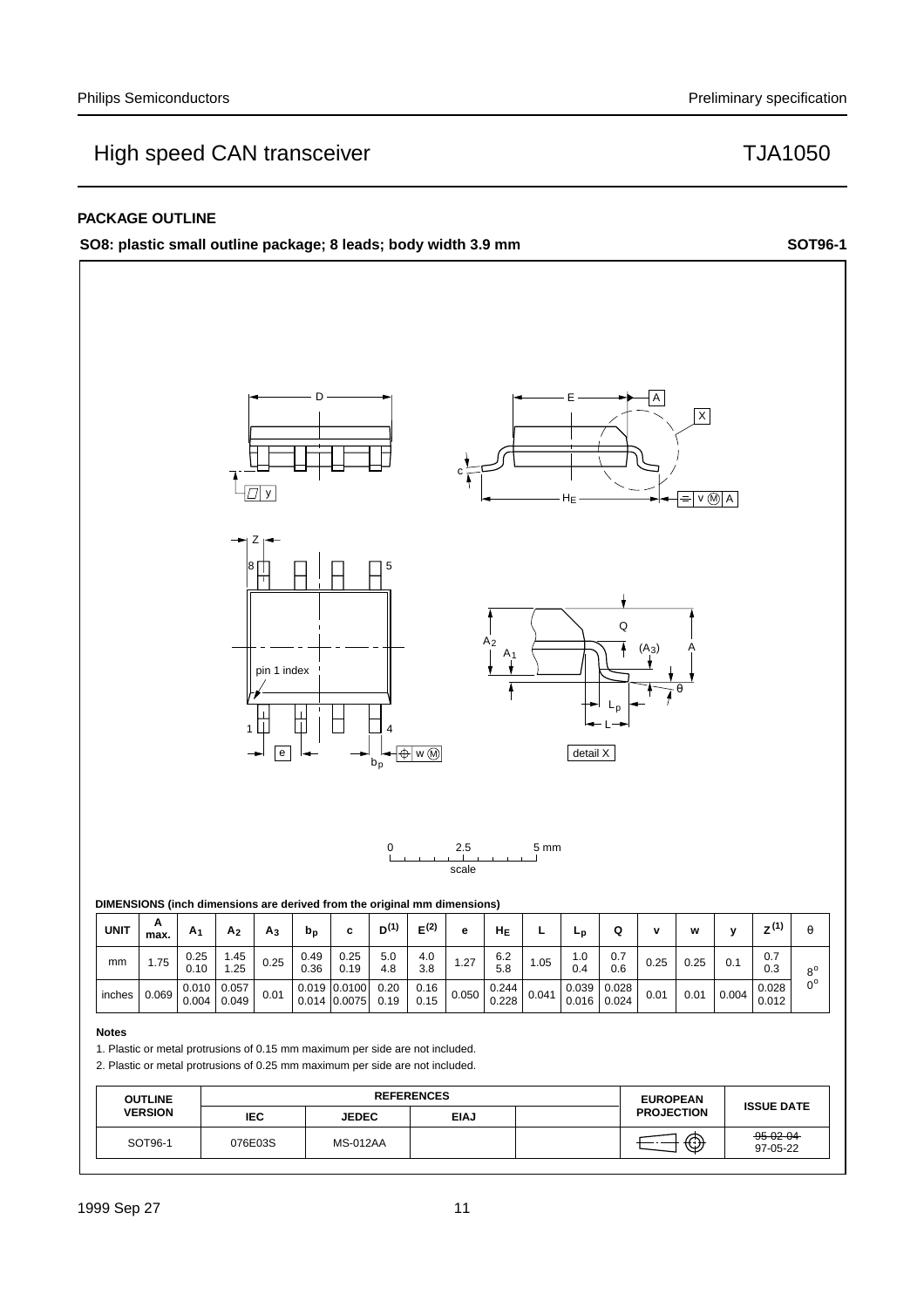### **SOLDERING**

### **Introduction to soldering surface mount packages**

This text gives a very brief insight to a complex technology. A more in-depth account of soldering ICs can be found in our "Data Handbook IC26; Integrated Circuit Packages" (document order number 9398 652 90011).

There is no soldering method that is ideal for all surface mount IC packages. Wave soldering is not always suitable for surface mount ICs, or for printed-circuit boards with high population densities. In these situations reflow soldering is often used.

### **Reflow soldering**

Reflow soldering requires solder paste (a suspension of fine solder particles, flux and binding agent) to be applied to the printed-circuit board by screen printing, stencilling or pressure-syringe dispensing before package placement.

Several methods exist for reflowing; for example, infrared/convection heating in a conveyor type oven. Throughput times (preheating, soldering and cooling) vary between 100 and 200 seconds depending on heating method.

Typical reflow peak temperatures range from 215 to 250 °C. The top-surface temperature of the packages should preferable be kept below 230 °C.

### **Wave soldering**

Conventional single wave soldering is not recommended for surface mount devices (SMDs) or printed-circuit boards with a high component density, as solder bridging and non-wetting can present major problems.

To overcome these problems the double-wave soldering method was specifically developed.

If wave soldering is used the following conditions must be observed for optimal results:

- Use a double-wave soldering method comprising a turbulent wave with high upward pressure followed by a smooth laminar wave.
- For packages with leads on two sides and a pitch (e):
	- larger than or equal to 1.27 mm, the footprint longitudinal axis is **preferred** to be parallel to the transport direction of the printed-circuit board;
	- smaller than 1.27 mm, the footprint longitudinal axis **must** be parallel to the transport direction of the printed-circuit board.

The footprint must incorporate solder thieves at the downstream end.

• For packages with leads on four sides, the footprint must be placed at a 45° angle to the transport direction of the printed-circuit board. The footprint must incorporate solder thieves downstream and at the side corners.

During placement and before soldering, the package must be fixed with a droplet of adhesive. The adhesive can be applied by screen printing, pin transfer or syringe dispensing. The package can be soldered after the adhesive is cured.

Typical dwell time is 4 seconds at 250 °C. A mildly-activated flux will eliminate the need for removal of corrosive residues in most applications.

### **Manual soldering**

Fix the component by first soldering two diagonally-opposite end leads. Use a low voltage (24 V or less) soldering iron applied to the flat part of the lead. Contact time must be limited to 10 seconds at up to 300 °C.

When using a dedicated tool, all other leads can be soldered in one operation within 2 to 5 seconds between 270 and 320 °C.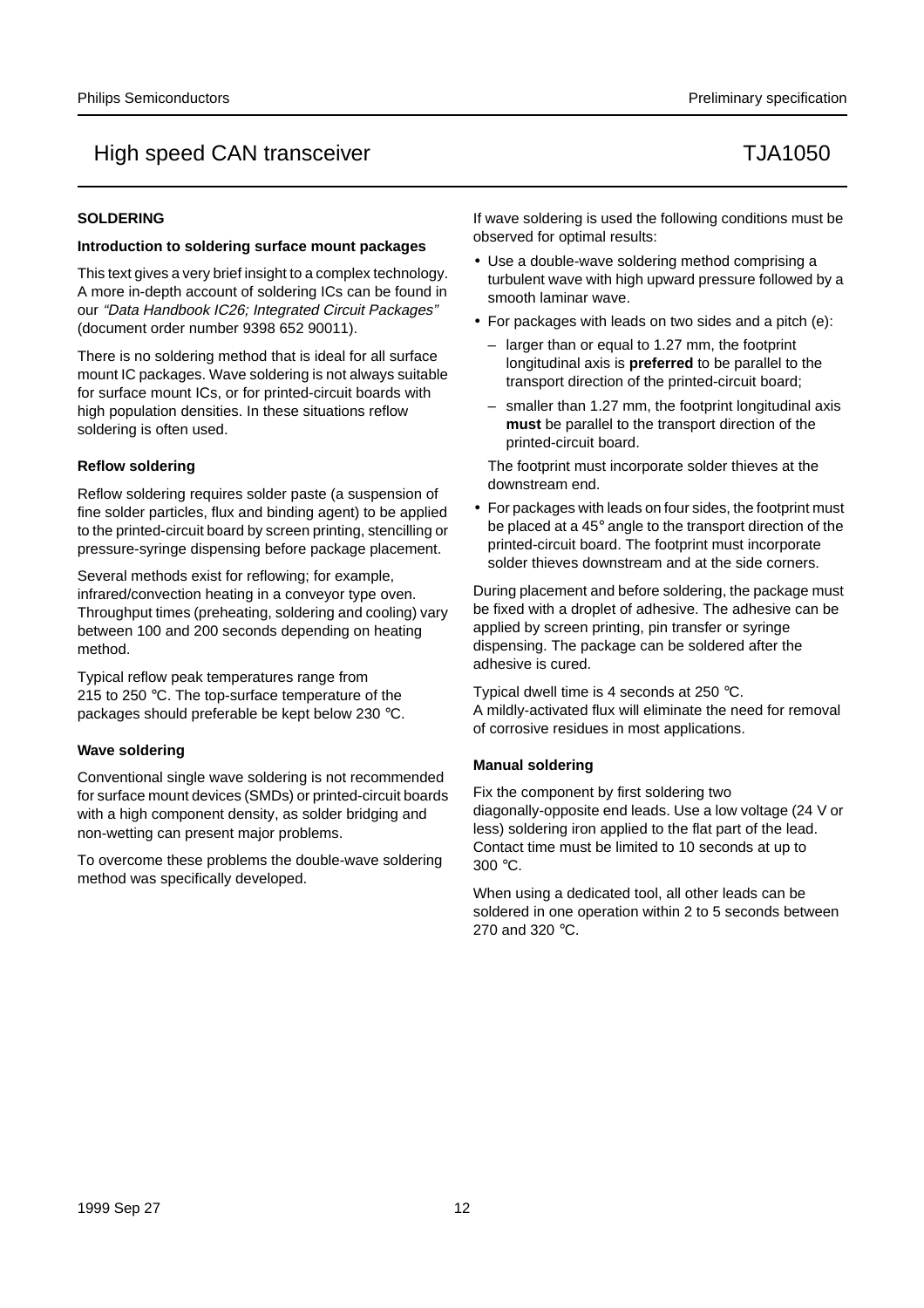### **Suitability of surface mount IC packages for wave and reflow soldering methods**

| <b>PACKAGE</b>                  | <b>SOLDERING METHOD</b>        |                       |  |  |  |
|---------------------------------|--------------------------------|-----------------------|--|--|--|
|                                 | <b>WAVE</b>                    | REFLOW <sup>(1)</sup> |  |  |  |
| <b>BGA, SQFP</b>                | not suitable                   | suitable              |  |  |  |
| HLQFP, HSQFP, HSOP, HTSSOP, SMS | not suitable $(2)$             | suitable              |  |  |  |
| $PLCC(3)$ , SO, SOJ             | suitable                       | suitable              |  |  |  |
| LQFP, QFP, TQFP                 | not recommended $(3)(4)$       | suitable              |  |  |  |
| SSOP, TSSOP, VSO                | not recommended <sup>(5)</sup> | suitable              |  |  |  |

### **Notes**

- 1. All surface mount (SMD) packages are moisture sensitive. Depending upon the moisture content, the maximum temperature (with respect to time) and body size of the package, there is a risk that internal or external package cracks may occur due to vaporization of the moisture in them (the so called popcorn effect). For details, refer to the Drypack information in the "Data Handbook IC26; Integrated Circuit Packages; Section: Packing Methods".
- 2. These packages are not suitable for wave soldering as a solder joint between the printed-circuit board and heatsink (at bottom version) can not be achieved, and as solder may stick to the heatsink (on top version).
- 3. If wave soldering is considered, then the package must be placed at a  $45^\circ$  angle to the solder wave direction. The package footprint must incorporate solder thieves downstream and at the side corners.
- 4. Wave soldering is only suitable for LQFP, TQFP and QFP packages with a pitch (e) equal to or larger than 0.8 mm; it is definitely not suitable for packages with a pitch (e) equal to or smaller than 0.65 mm.
- 5. Wave soldering is only suitable for SSOP and TSSOP packages with a pitch (e) equal to or larger than 0.65 mm; it is definitely not suitable for packages with a pitch (e) equal to or smaller than 0.5 mm.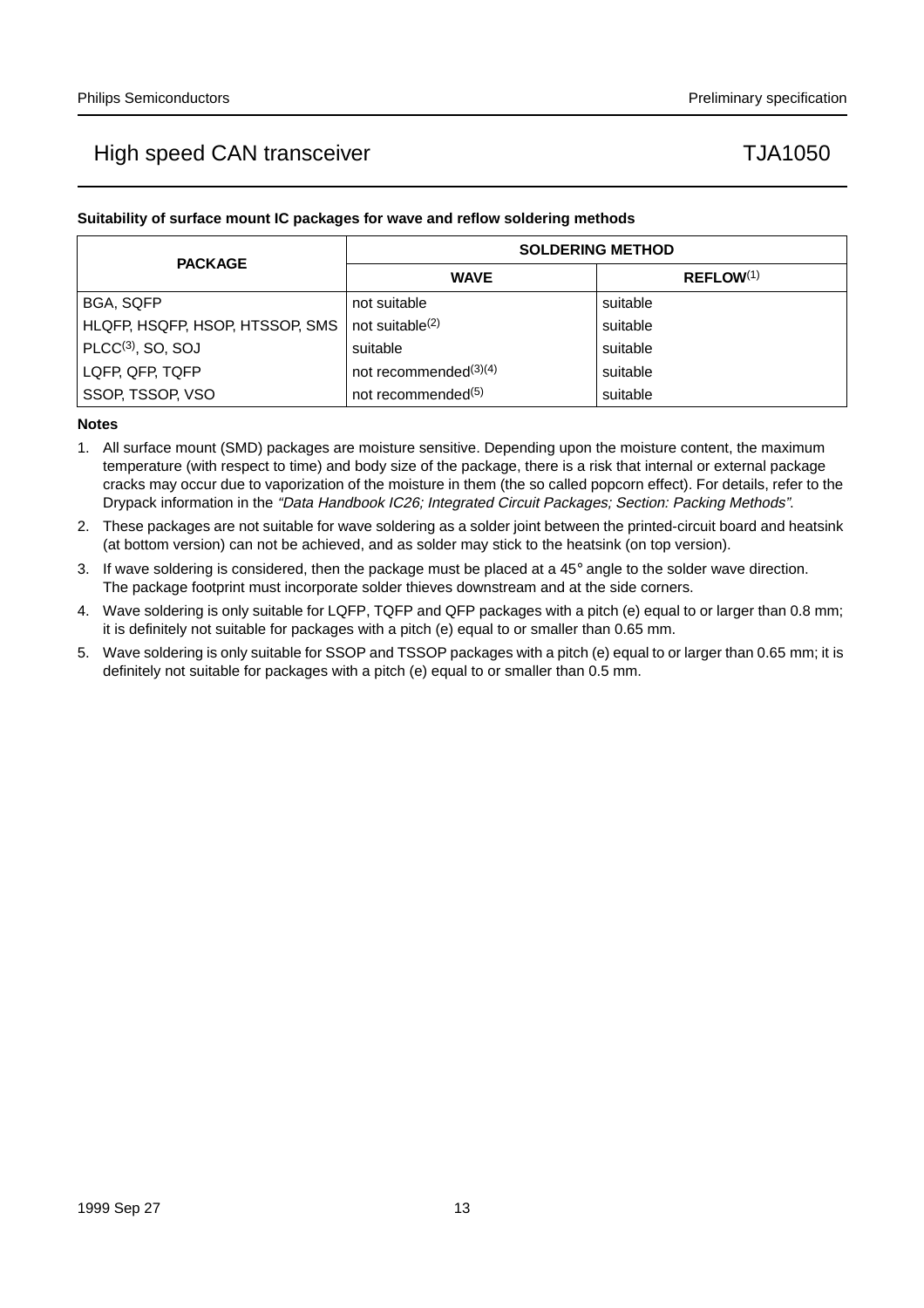### **DEFINITIONS**

| Data sheet status                                                                                                                                                                                                                                                                                                                                                                                                                                                  |                                                                                       |  |  |  |
|--------------------------------------------------------------------------------------------------------------------------------------------------------------------------------------------------------------------------------------------------------------------------------------------------------------------------------------------------------------------------------------------------------------------------------------------------------------------|---------------------------------------------------------------------------------------|--|--|--|
| Objective specification                                                                                                                                                                                                                                                                                                                                                                                                                                            | This data sheet contains target or goal specifications for product development.       |  |  |  |
| Preliminary specification                                                                                                                                                                                                                                                                                                                                                                                                                                          | This data sheet contains preliminary data; supplementary data may be published later. |  |  |  |
| Product specification                                                                                                                                                                                                                                                                                                                                                                                                                                              | This data sheet contains final product specifications.                                |  |  |  |
| <b>Limiting values</b>                                                                                                                                                                                                                                                                                                                                                                                                                                             |                                                                                       |  |  |  |
| Limiting values given are in accordance with the Absolute Maximum Rating System (IEC 134). Stress above one or<br>more of the limiting values may cause permanent damage to the device. These are stress ratings only and operation<br>of the device at these or at any other conditions above those given in the Characteristics sections of the specification<br>is not implied. Exposure to limiting values for extended periods may affect device reliability. |                                                                                       |  |  |  |
| <b>Application information</b>                                                                                                                                                                                                                                                                                                                                                                                                                                     |                                                                                       |  |  |  |

Where application information is given, it is advisory and does not form part of the specification.

### **LIFE SUPPORT APPLICATIONS**

These products are not designed for use in life support appliances, devices, or systems where malfunction of these products can reasonably be expected to result in personal injury. Philips customers using or selling these products for use in such applications do so at their own risk and agree to fully indemnify Philips for any damages resulting from such improper use or sale.

### **BARE DIE DISCLAIMER**

All die are tested and are guaranteed to comply with all data sheet limits up to the point of wafer sawing for a period of ninety (90) days from the date of Philips' delivery. If there are data sheet limits not guaranteed, these will be separately indicated in the data sheet. There is no post waffle pack testing performed on individual die. Although the most modern processes are utilized for wafer sawing and die pick and place into waffle pack carriers, Philips Semiconductors has no control of third party procedures in the handling, packing or assembly of the die. Accordingly, Philips Semiconductors assumes no liability for device functionality or performance of the die or systems after handling, packing or assembly of the die. It is the responsibility of the customer to test and qualify their application in which the die is used.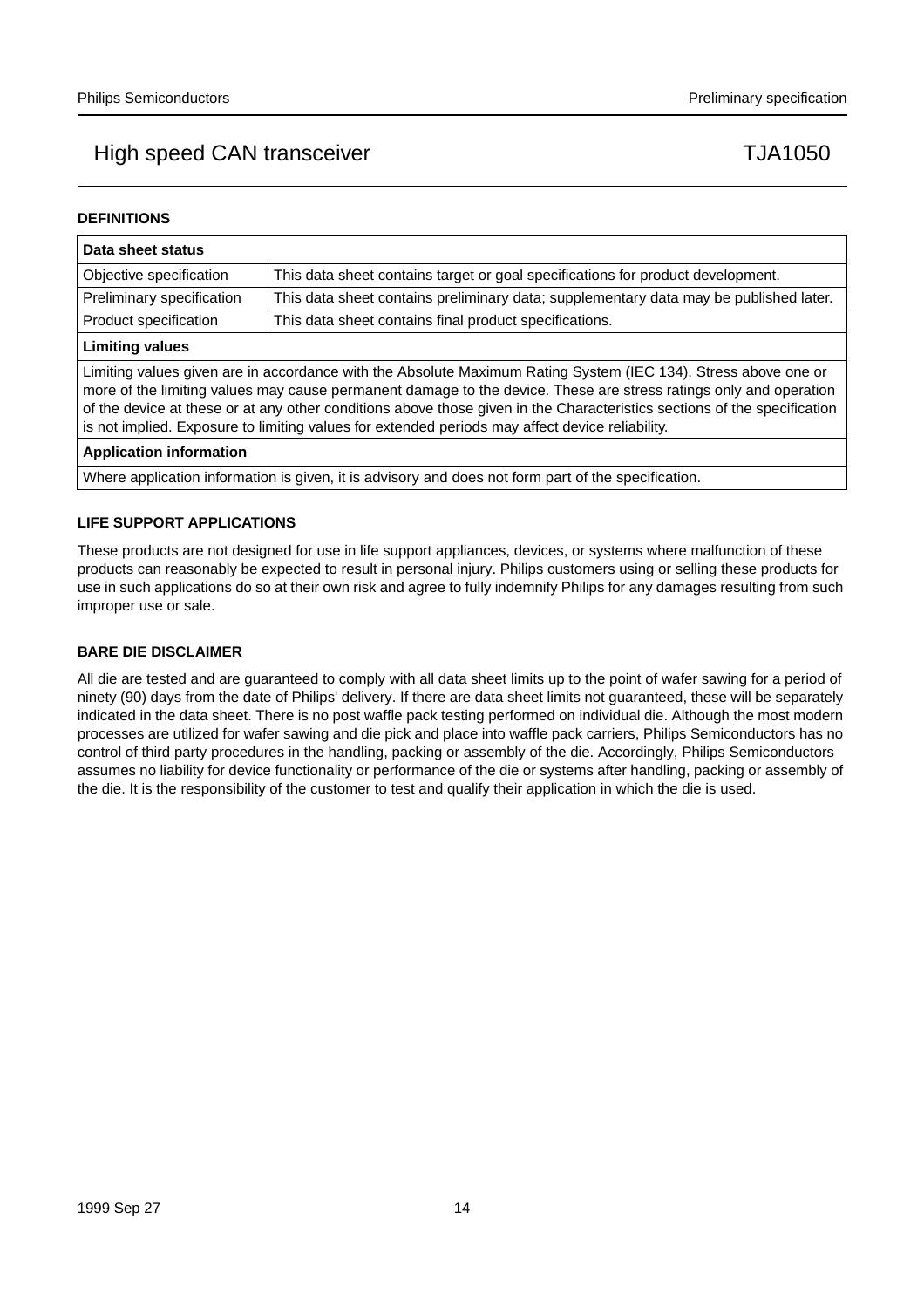**NOTES**